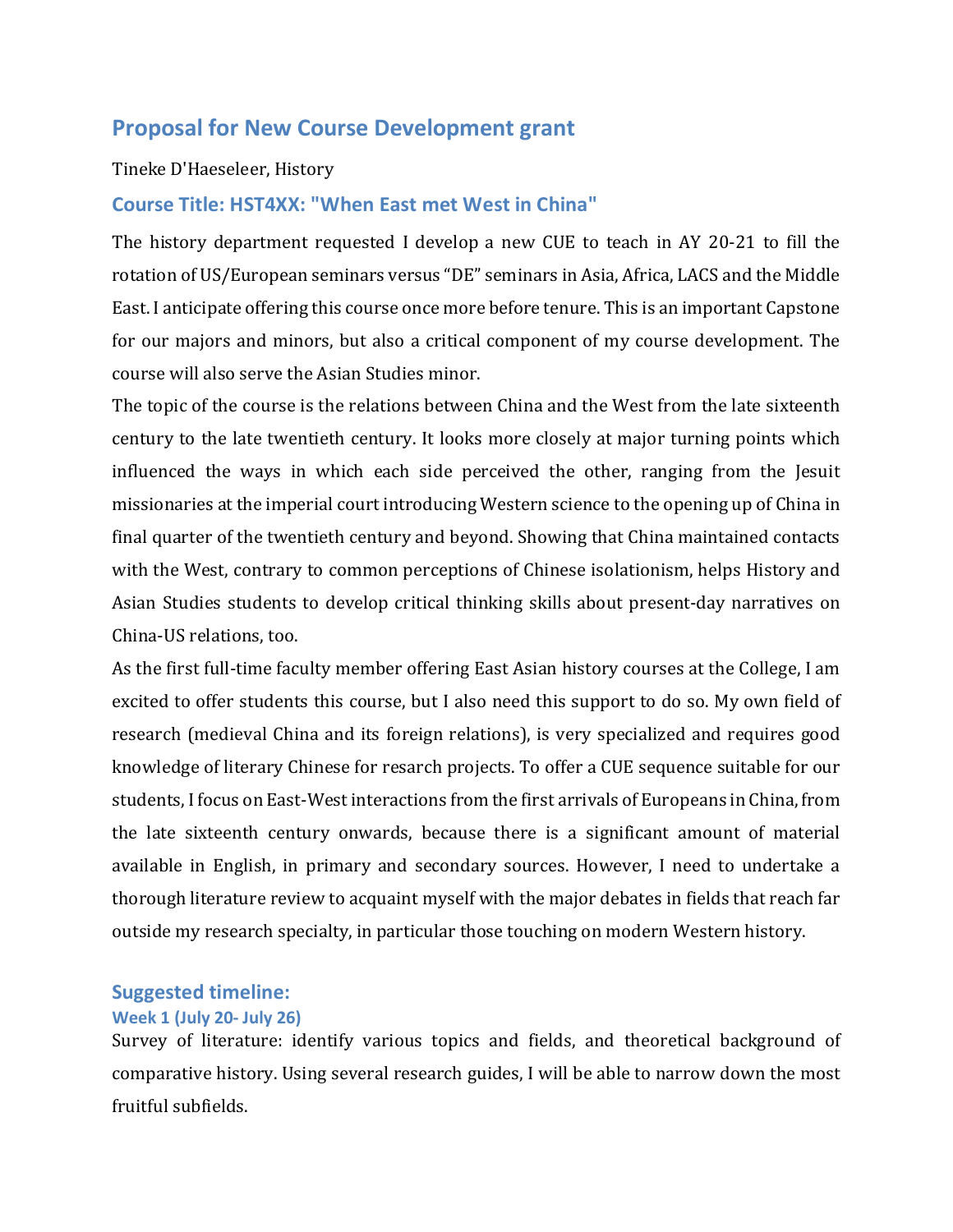- Wilkinson, Endymion Porter, and Harvard University. Asia Center. *Chinese History: A New Manual*. Fifth ed. Cambridge, MA: Endymion Wilkinson, C/o Harvard University Asia Center, 2018.
- Standaert, N., and R. G Tiedemann. *Handbook of Christianity in China*. Handbook of Oriental Studies. Section Four, China, Handbuch Der Orientalistik, V. 15 = Leiden: Brill, 2001.

### **Week 2-3 (July 27-August 9)**

Identifying articles and monographs as course materials, without overwhelming students, to find a clear line in the trajectory of the course and its units.

- Historiography of foreign relations from the early modern era onwards: new insights in the world views of the Chinese and the Europeans, based on new research, including use of new archival material
- Economic history and the issue of "the Great Divergence" between China and the West (Ken Pomeranz) as a theoretical background.
- Biographies and autobiographies of participants in these events, e.g. Joseph Needham (author of the monumetal *Science and Civilisation in China* and director of the Sino-British Science Co-operation Office during WWII), missionaries during the anti-western Boxer rebellion of 1900, Chiang Kai-shek (leader of the Republic of China who converted to Christianity), etc.
- Locating online resources for primary sources (e.g archives with digitized holdings), or located close enough to the College for students to visit.

### **Week 4 (August 10-16)**

Finalizing course readings and assignments: balancing theoretical readings, primary sources, and secondary literature, and constructing assignments that allow students to show mastery of a complex historical narrative.

### **Resources requested**

I will be in residence at the College and working from home in Belgium (August), with an occasional visit to local research libraries; my request is for a stipend of \$2000 to develop new course content.